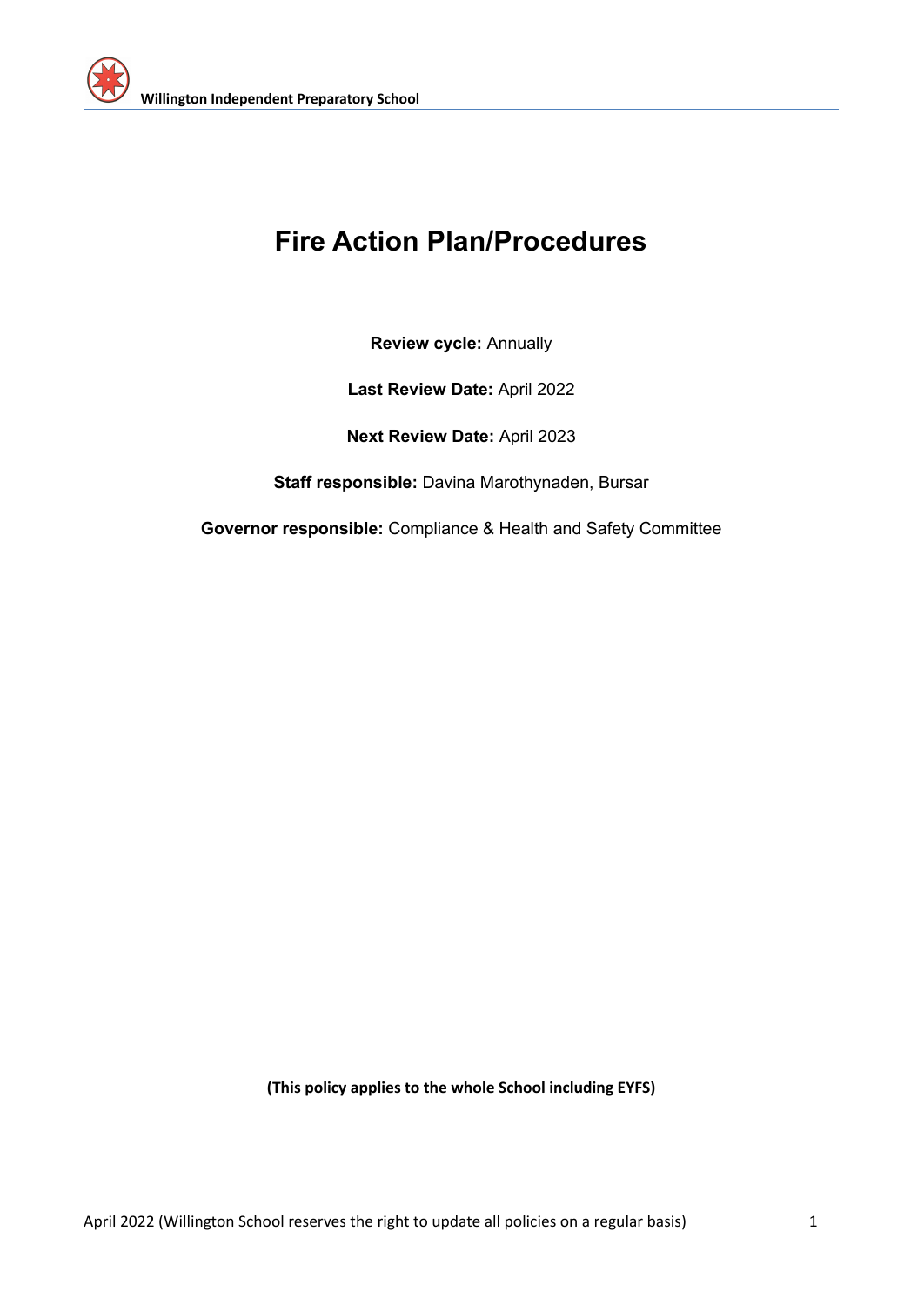#### **FIRE & EMERGENCY EVACUATION PROCEDURES. (FIRE ACTION PLAN)**

1. These fire and emergency evacuation procedures are to cover all uses and users of Willington School at all times of the day / year. The procedures contain information necessary to allow a quick and effective evacuation of the buildings when the need arises. These procedures should be reviewed regularly.

2. The School has a comprehensive fire detection and alarm system. The system incorporates detection devices such as manual call points (break glass), some 58 smoke/heat detectors. If any of the devices detect smoke or heat or a call point is pressed, the alarm system sounds continuously.

3. **What should people do if there is a fire? If a pupil discovers a fire, they must immediately** inform the nearest adult who is to sound the alarm. If an adult discovers a fire, they should immediately alert others by shouting 'Fire, Fire, Fire' and activate the fire alarm by pressing the nearest manual call point (they are next to each Fire Exit and situated in the corridors of each floor) to initiate an evacuation. The alarm should be activated for all fires no matter how small. Try to notice what is on fire and report it to the senior person present in the Assembly Area as this may be of importance to the fire brigade. Having sounded the alarm, a competent adult may try for up to 2 minutes to fight a small fire but the priority is on evacuation.

#### 4. **The senior person present will be responsible for deciding to call the emergency services.**

5. **How should the evacuation process be carried out?** Everyone on site must respond to the fire alarm and leave the building at once by the closest safe escape route and go to the assembly area. Generally, the shortest route to a final exit should be taken but if that route is blocked or unsafe, another route should be taken.

6. On hearing the fire alarm (high pitched, shrill siren) members of staff should:

- a. Organise an orderly exit from the building via the nearest available fire exit.
- b. Close doors and windows to reduce the risk of fire spreading, where possible
- c. Quickly check toilets, adjacent classrooms etc. on-route to the nearest exit.
- d. Escort their teaching group to the assembly point
- e. Collect their tutor group's register from the administrative staff.
- f. Call a register and report to the evacuation leader
- g. Continue to supervise their class until the "All Clear" is given and then escort pupils back inside.
- h. Fire Marshals will sweep their corridors as they exit with the children.

7. **Assembly points and roll call** Everyone on site should know where the assembly points are, how to get there and alternative routes if the key escape routes are not available. Roll calls will be carried out at the assembly point to ensure all are accounted for:

- a. **Main Assembly Area:** Worcester Road turn right towards the barriers. This assembly point should be used by all on site. This applies all year round unless risk assessment shows otherwise due for example to construction / maintenance works.
- b. **Reserve Assembly Area:** Worcester Road turn left towards Compton Road. This assembly point is to be used if for some reason it is unsafe to assemble at the main point. The Bursar or another appointed member of staff will monitor the traffic for safety.

8. **Escape routes**. Regular fire drills are held to remind all of what to do. It is important to report any difficulties or make suggestions following a fire drill in order that the best possible procedure is obtained. Fire action notices are placed around the site in prominent places showing where the assembly point is located and what to do in the case of fire or alarm. All of this information should be highlighted to visitors or others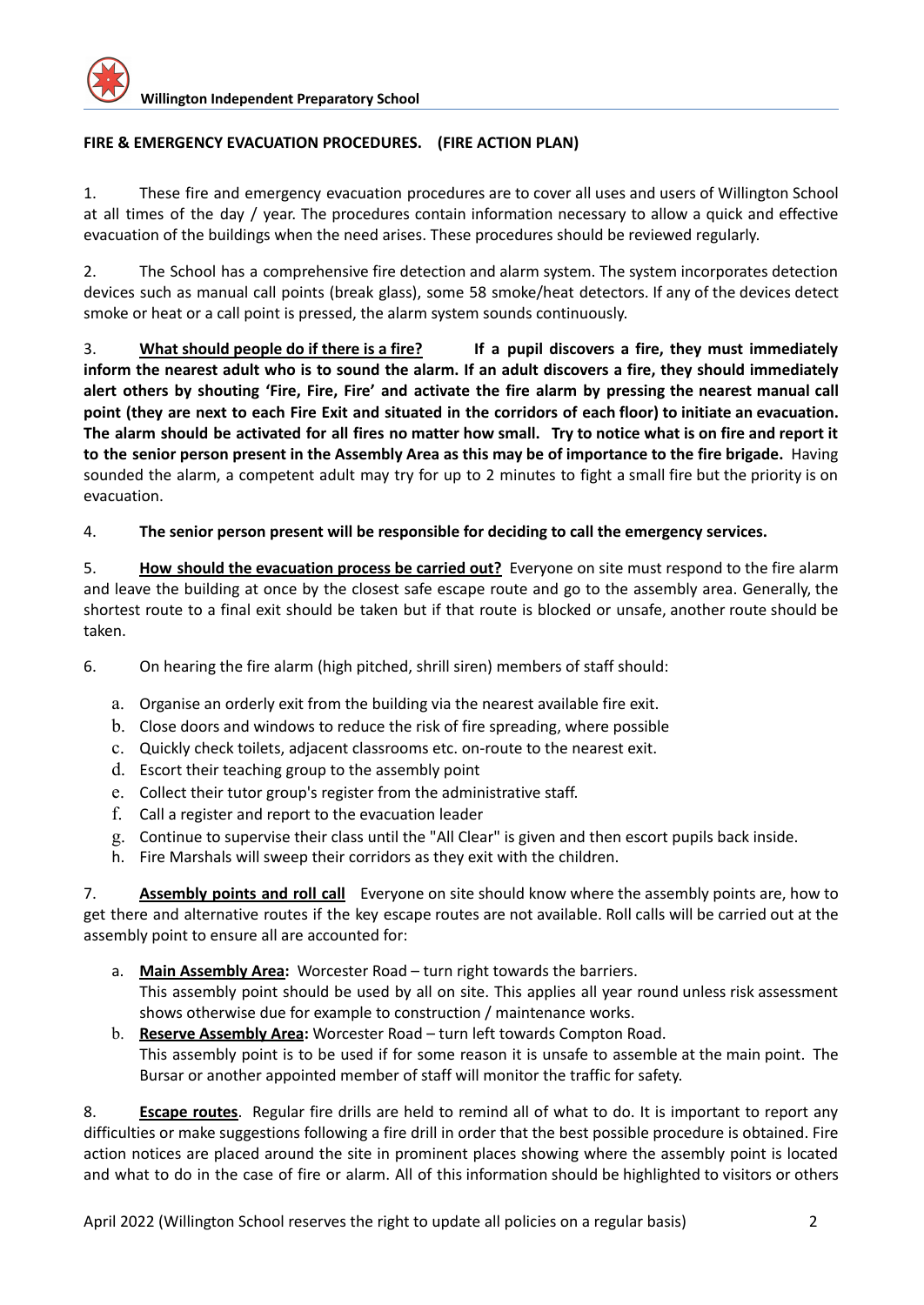who may not be familiar with the layout of the premises.

9. **Responsible people for fire safety**. Everyone on site has some responsibility towards their own and others' safety, which is why it is important to be prepared and know what to do in an emergency. Fire Marshals are responsible for sweeping their area of responsibility and ensuring windows and doors are closed, if safe to do so and the supervision of the children is not compromised:

- a. During the normal School day, the Headmaster will be the evacuation leader. In his absence or out of normal School time, the senior person present will take this role. **The Evacuation Leader will**:
	- (1) Wait by the Main Entrance (if safe to do so) for the Premises Officer or Bursar who will check the fire alarm panel and inspect the identified area to check if there is a fire or false alarm.
	- (2) Give the all clear to silence the alarm, reset the panel and re-enter the building if the cause of the alarm is known to be a false alarm.
	- (3) Call the emergency services if required.
	- (4) Nominate a person to wait for the emergency services and direct them to the fire.
- b. **The Premises Officer or Bursar will**:
	- (1) Check the main fire panel and inspect the identified area to see if there is a fire or false alarm.
	- (2) Relay the information to the Evacuation Leader.
	- (3) If the alarm is due to a false alarm, the cause can be rectified and the system reset.
	- (4) Arrange for the system maintenance contractor to attend site if required.
	- (5) Fill in the fire log with details of the cause of alarm and any notes about the evacuation.

#### c. **Members of the Administration team will**:

- (1) Collect Registers and take them to the assembly area to give to form teachers.
- (2) Collect staff and visitors signing in sheets and take them to the assembly area for checking.
- (3) Confirm if everyone has been properly accounted for and report to the Evacuation Leader.

10. **Fire Marshals** Fire Marshals are expected to check classrooms and corridors making sure they are the last person to leave their designated area and checking that doors and windows are closed.

11. **How the emergency services will be called and by whom**. The emergency services will be called by the Headmaster or senior person present. If the building is not occupied, the fire alarm company will inform the Premises Officer or other nominated person, who will call the emergency services.

12. **Lunchtime Procedures**. If a fire alarm takes place during a lunch-time:

- a. Staff in the School Hall should ensure that the dining areas are cleared.
- b. Other staff on site should check the area immediate to them before reporting to the assembly point.
- c. Playground Staff should direct children in the playgrounds and outside toilet to the assembly point.

13. **Outside Normal School Hours**. Outside normal working hours, all members of staff who are present should be prepared to assist with supervising the speedy evacuation of the building by all occupants. The senior member of staff on site (or if relevant, the person who has hired the premises) has the responsibility of checking and accounting for all people in the building and alerting the emergency services.

#### 14. **General Points**:

- a. Staff should familiarise themselves with the position of the fire alarms (next to the fire exits) and the operation of fire extinguishers/blankets within their normal working area.
- b. Fire exits are to be kept clear of obstacles and any damage to fire equipment is to be reported.
- c. There will be regular Fire Drills at the start of each term to familiarise all with the procedure.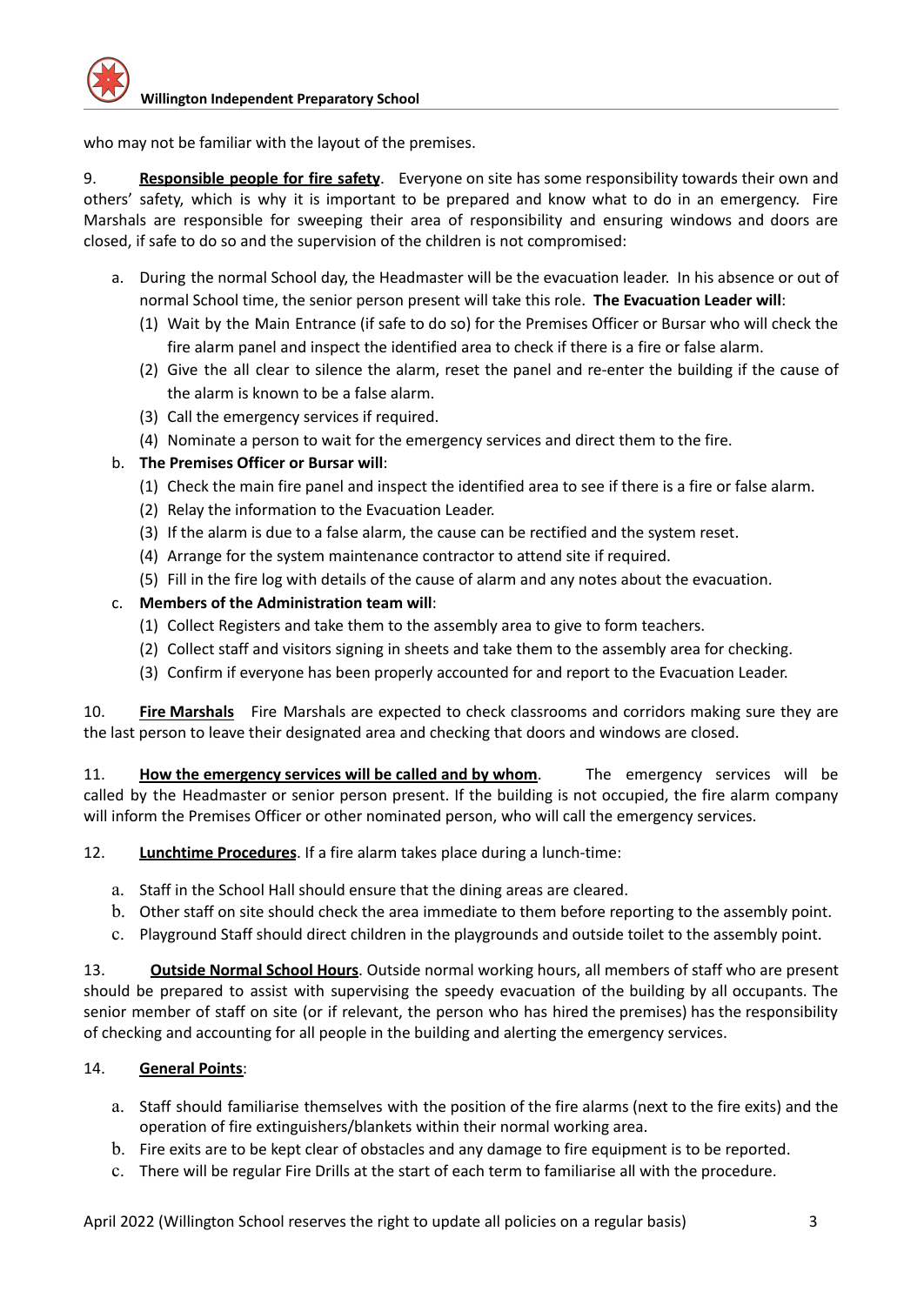

- d. The Premises Officer is to test alarms in different fire zones each week and maintain the Fire Log.
- e. Copies of the Fire Drill and Evacuation Procedures must be displayed in each classroom. Replacement copies may be obtained from the Bursar.

| <b>Review period:</b> | Annual | <b>Reviewed by:</b> | <b>Bursar</b> |
|-----------------------|--------|---------------------|---------------|
|                       |        |                     |               |

### **The following must be updated when classrooms change.**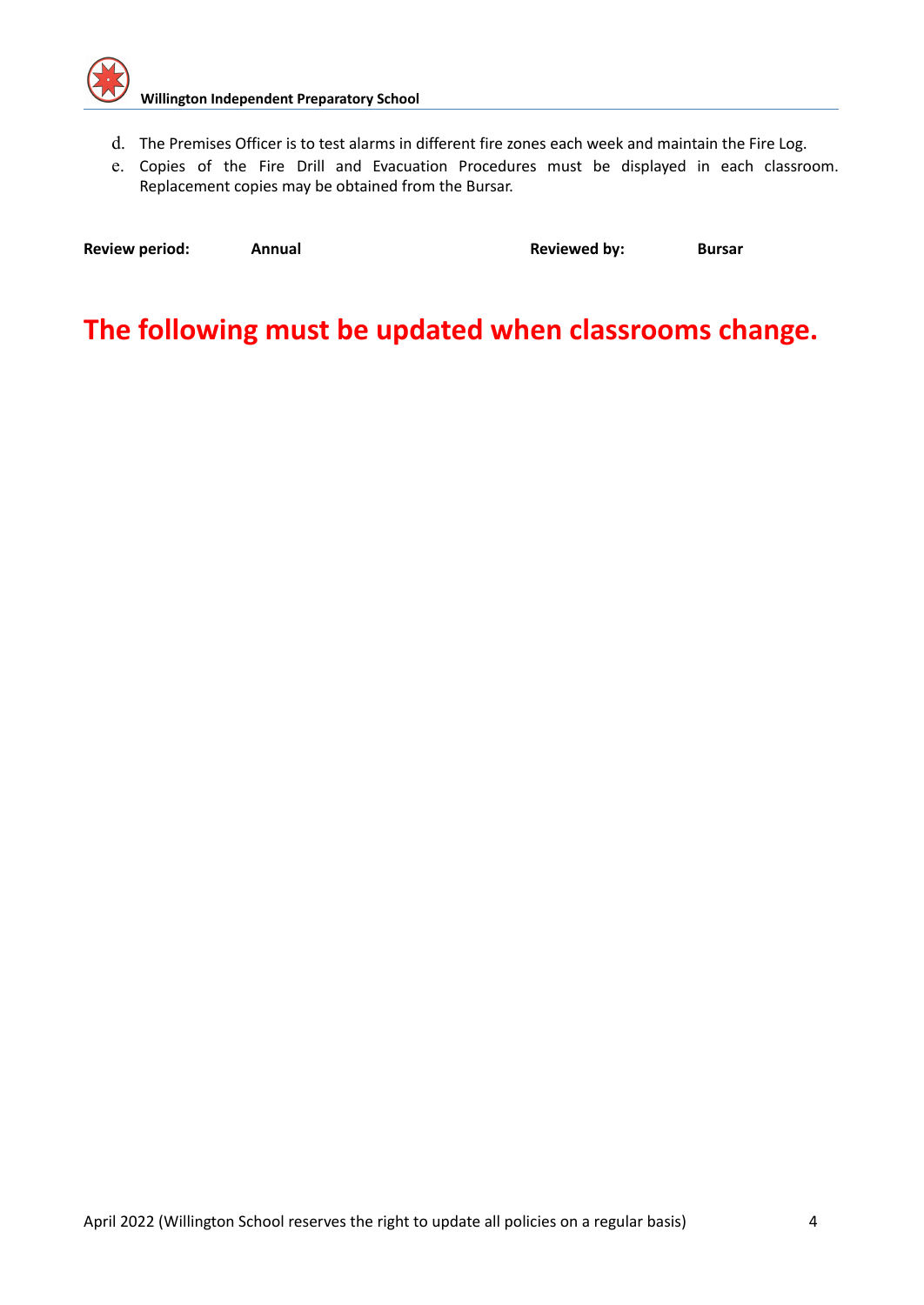

When the fire alarm goes off, WHETHER IT IS A DRILL, A REAL EMERGENCY OR IT HAS BEEN SET OFF ACCIDENTALLY, everyone in the School must leave the building.

## **NURSERY CLASSROOMS & SUNSET ROOM**

#### PRIMARY ROUTE

Exit via the classroom into the Junior playground and assemble on Worcester Road.

#### SECONDARY ROUTE

Exit via the main corridor, turn right into the junior playground and assemble on Worcester Road.

#### THIRD ROUTE

Exit via the main corridor, turn left and exit via the Main Entrance. Assemble on Worcester Road.

#### **ALL TEACHERS, BRING OUT THE CLASS THAT YOU ARE TEACHING AND LINE THEM UP IN THEIR CORRECT POSITION AND TAKE THE REGISTER.**

Office staff should come out with registers and the staff signing in sheet so that we can account for all pupils and staff. A member of the SLT is to account for all staff, peripatetic staff and visitors.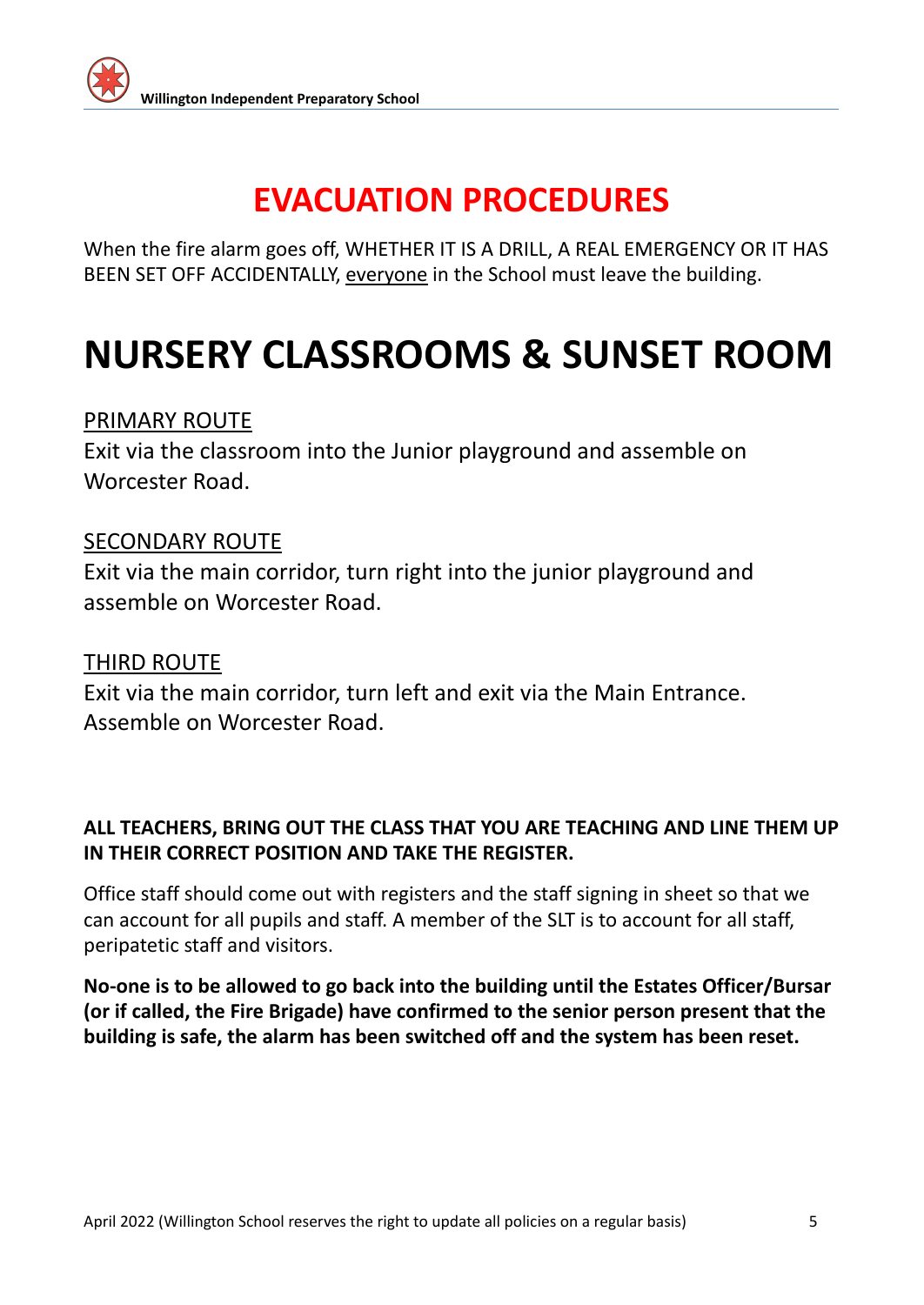

When the fire alarm goes off, WHETHER IT IS A DRILL, A REAL EMERGENCY OR IT HAS BEEN SET OFF ACCIDENTALLY, everyone in the School must leave the building.

# **RECEPTION CLASSROOMS**

#### PRIMARY ROUTE

Reception 1(Room Number)) to exit via the classroom into the Senior playground.

Reception 2 (Room Number)to exit via the main corridor, turn left and exit into the Senior playground.

From the Senior playground exit onto Worcester Road pass the portable kitchen.

#### SECONDARY ROUTE

Exit via the main corridor, head towards the Headmaster's office, turn right and exit via the main entrance.

#### **ALL TEACHERS, BRING OUT THE CLASS THAT YOU ARE TEACHING AND LINE THEM UP IN THEIR CORRECT POSITION AND TAKE THE REGISTER.**

Office staff should come out with registers and the staff signing in sheet so that we can account for all pupils and staff. A member of the SLT is to account for all staff, peripatetic staff and visitors.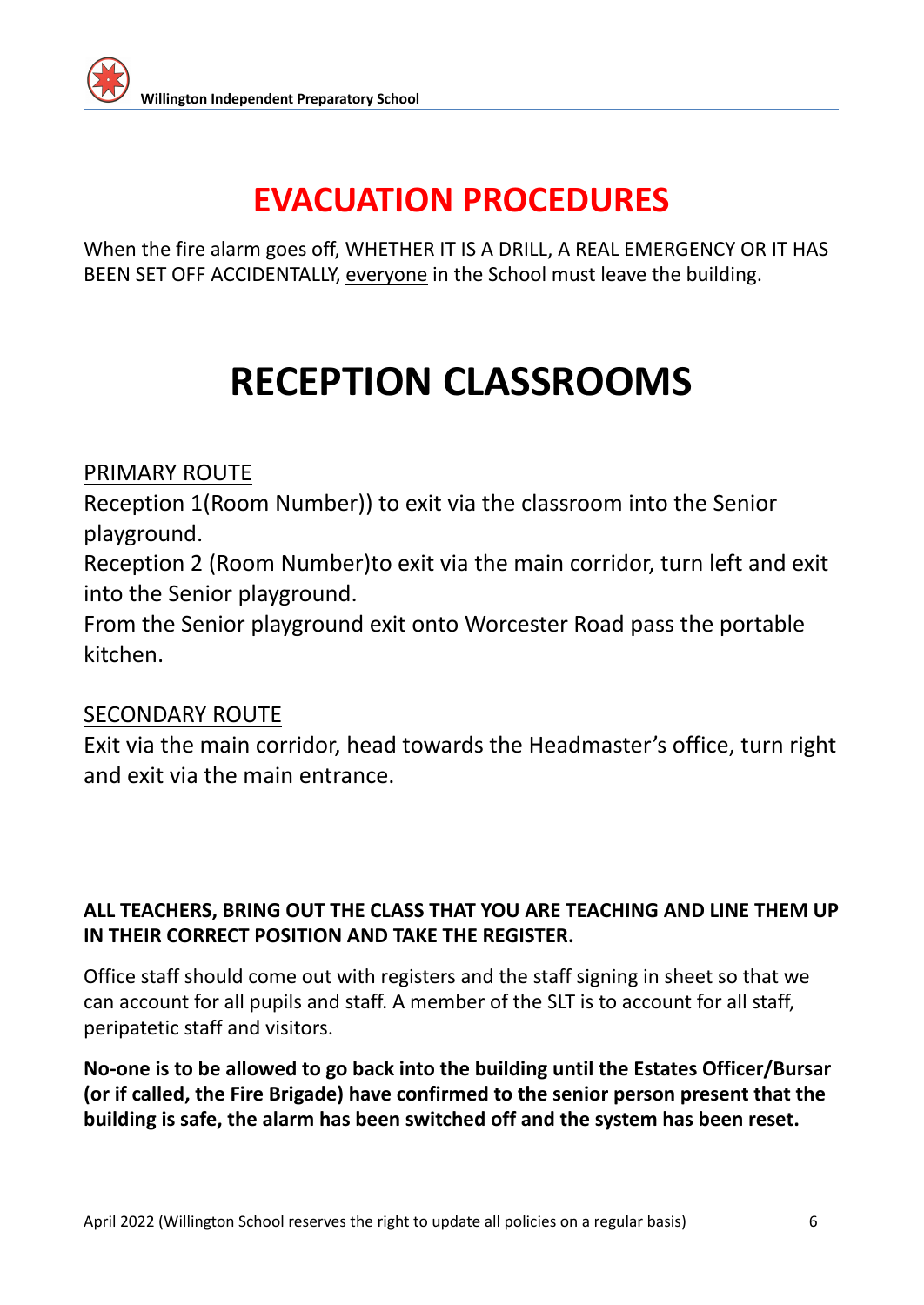

When the fire alarm goes off, WHETHER IT IS A DRILL, A REAL EMERGENCY OR IT HAS BEEN SET OFF ACCIDENTALLY, everyone in the School must leave the building.

# **YEAR 1 CLASSROOMS**

#### **Room F2**

PRIMARY ROUTE

Exit the classroom to the main corridor, turn right then left and head towards Staircase 2 (closest to Junior playground), exit on to the Junior Playground and assemble on Worcester Road.

#### SECONDARY ROUTE

At the main corridor, turn left then right and head towards Staircase 1. At the foot of the stairs turn left and exit via the side entrance on to Worcester Road

#### **Room F4**

#### PRIMARY ROUTE

Turn right as you exit the classroom and head towards Staircase 1. At the foot of the stairs turn left and exit via the side entrance on to Worcester Road.

#### SECONDARY ROUTE

Turn left as exit the classroom and head towards Staircase 2, exit on to the Junior Playground and assemble on Worcester Road.

#### **ALL TEACHERS, BRING OUT THE CLASS THAT YOU ARE TEACHING AND LINE THEM UP IN THEIR CORRECT POSITION AND TAKE THE REGISTER.**

Office staff should come out with registers and the staff signing in sheet so that we can account for all pupils and staff. A member of the SLT is to account for all staff, peripatetic staff and visitors.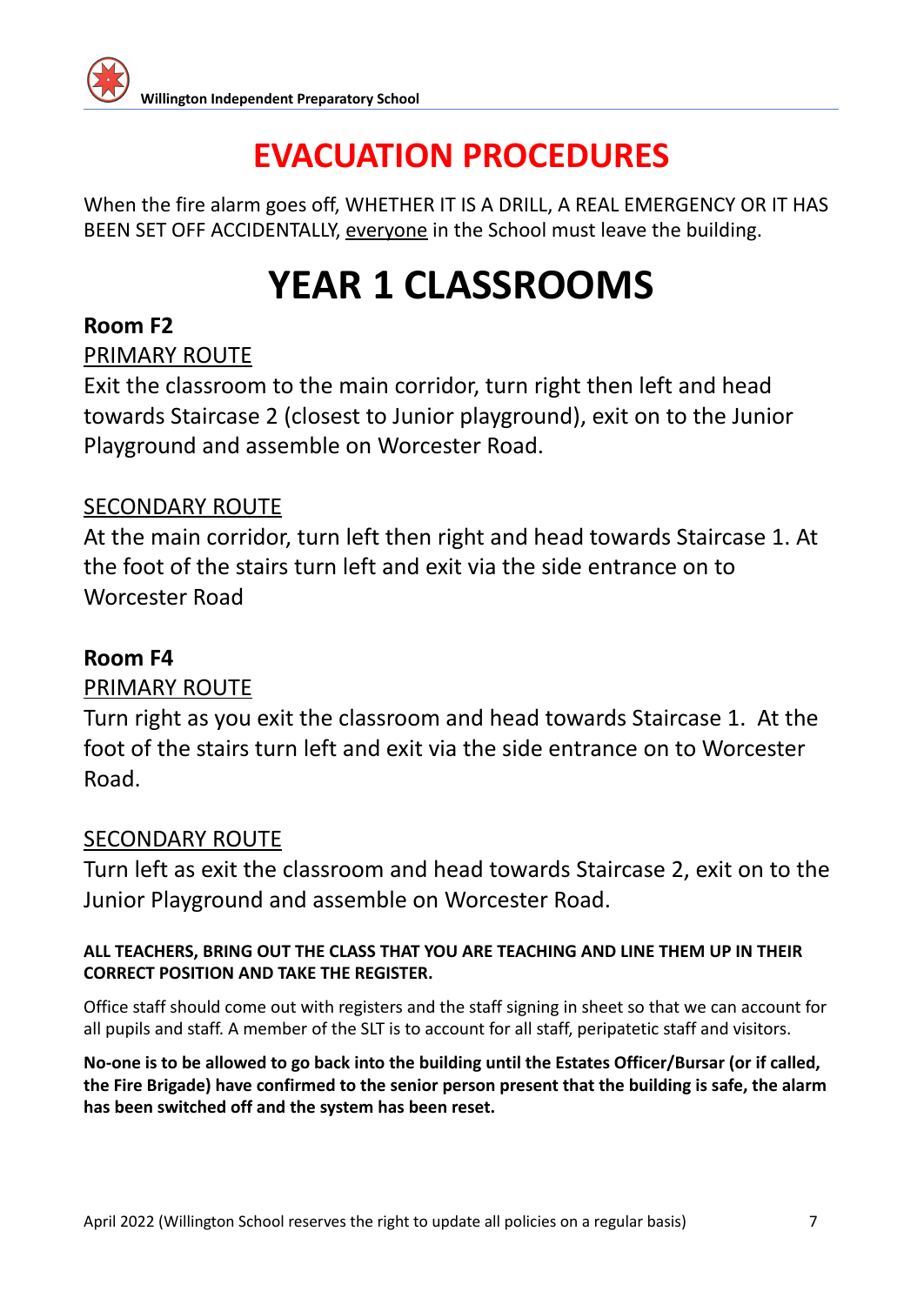

When the fire alarm goes off, WHETHER IT IS A DRILL, A REAL EMERGENCY OR IT HAS BEEN SET OFF ACCIDENTALLY, everyone in the School must leave the building.

# **YEAR 2 CLASSROOM**

#### PRIMARY ROUTE

Turn left as exit the classroom and head towards Staircase 2, exit on to the Junior Playground and assemble on Worcester Road.

#### SECONDARY ROUTE

Turn right as you exit the classroom and head towards Staircase 1. At the foot of the stairs turn left and exit via the side entrance on to Worcester Road.

#### **ALL TEACHERS, BRING OUT THE CLASS THAT YOU ARE TEACHING AND LINE THEM UP IN THEIR CORRECT POSITION AND TAKE THE REGISTER.**

Office staff should come out with registers and the staff signing in sheet so that we can account for all pupils and staff. A member of the SLT is to account for all staff, peripatetic staff and visitors.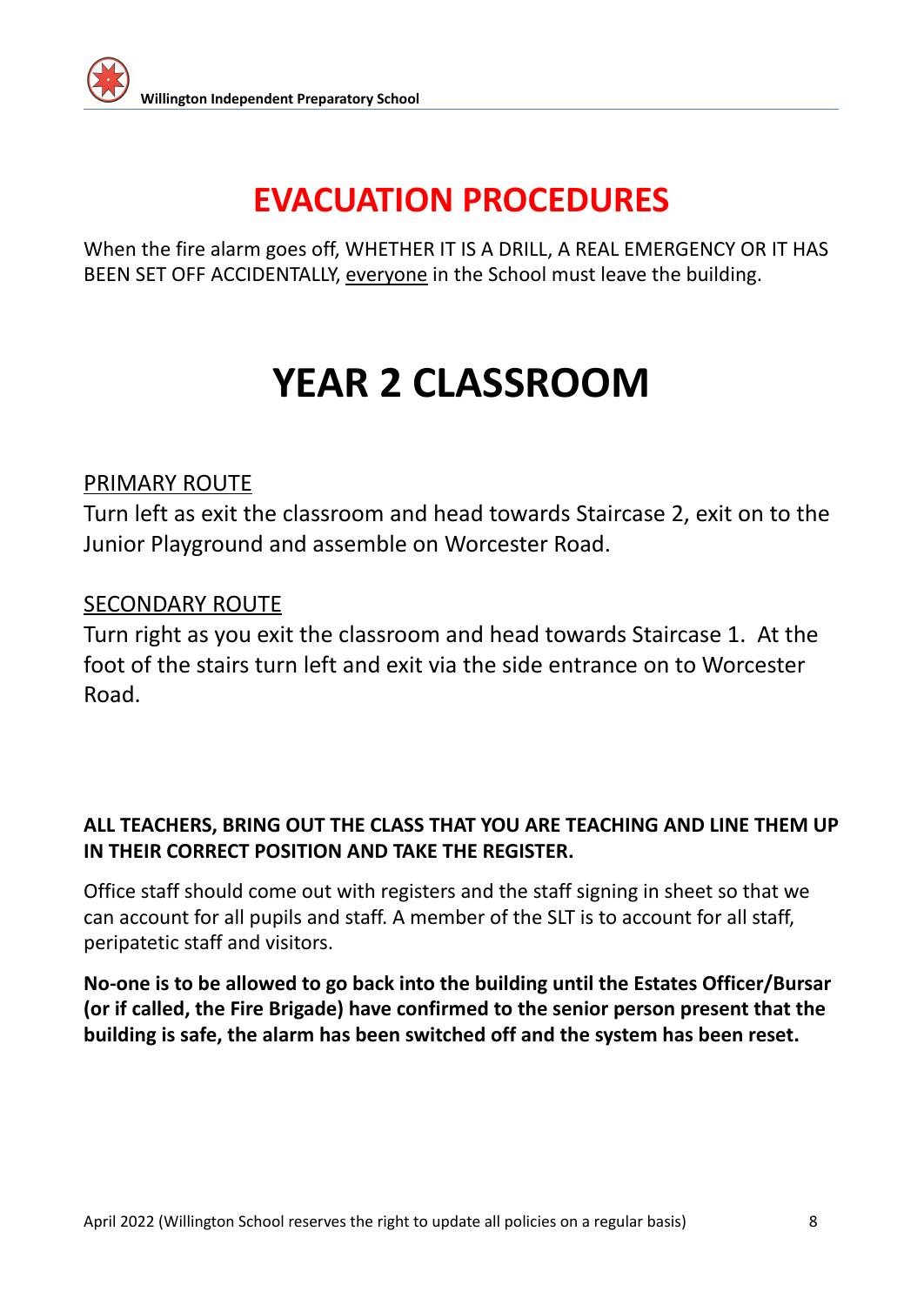

When the fire alarm goes off, WHETHER IT IS A DRILL, A REAL EMERGENCY OR IT HAS BEEN SET OFF ACCIDENTALLY, everyone in the School must leave the building.

## **YEAR 3 CLASSROOMS**

#### PRIMARY ROUTE

Exit via the Mezzanine Staircase and head towards the Headmasters office. Turn right and exit via the Main Entrance.

#### SECONDARY ROUTE

Exit via Staircase 1. At the foot of the stairs turn left and exit via the side entrance on to Worcestor Road. Make your way to the assembly point near the barriers.

#### **ALL TEACHERS, BRING OUT THE CLASS THAT YOU ARE TEACHING AND LINE THEM UP IN THEIR CORRECT POSITION AND TAKE THE REGISTER.**

Office staff should come out with registers and the staff signing in sheet so that we can account for all pupils and staff. A member of the SLT is to account for all staff, peripatetic staff and visitors.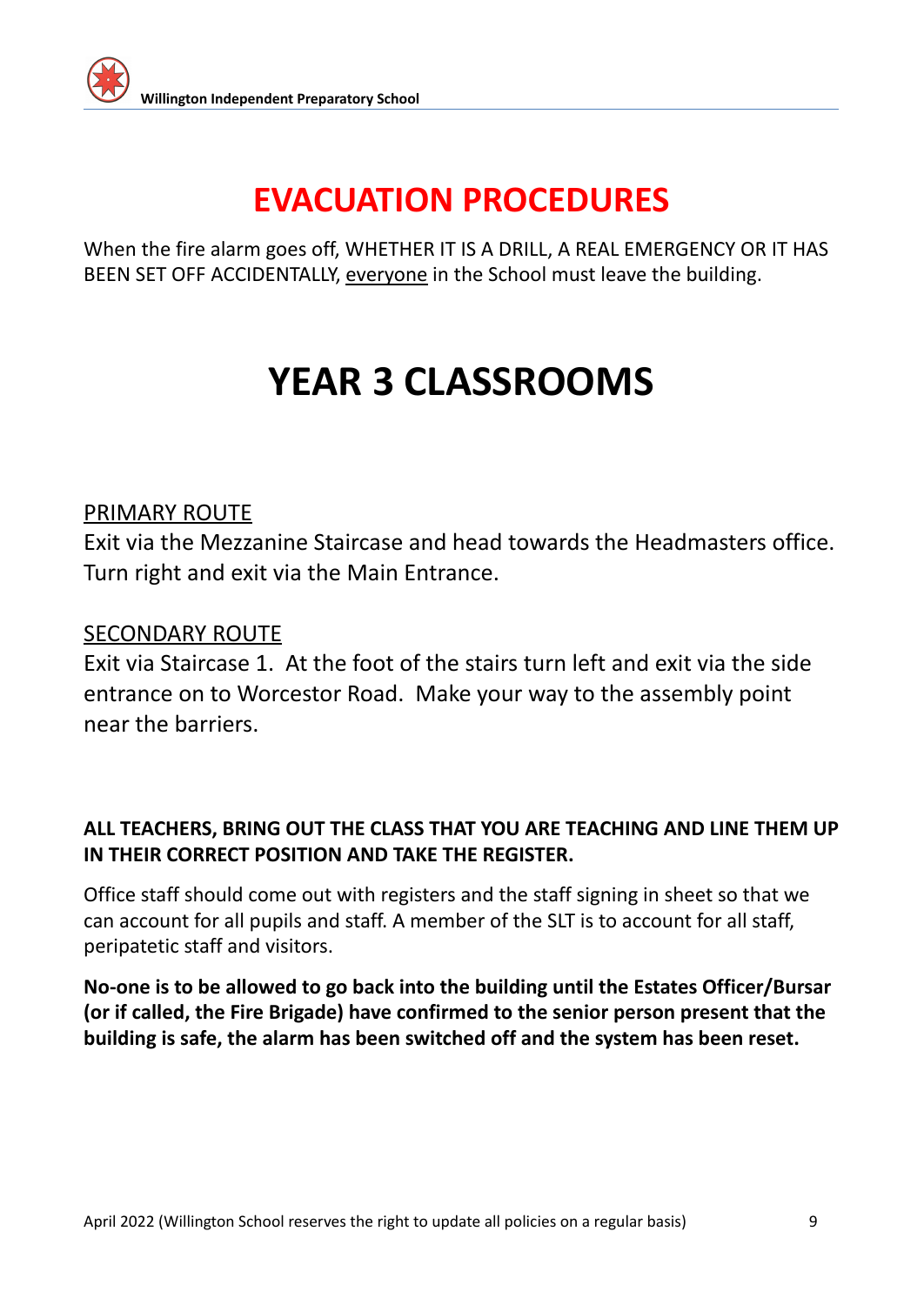

When the fire alarm goes off, WHETHER IT IS A DRILL, A REAL EMERGENCY OR IT HAS BEEN SET OFF ACCIDENTALLY, everyone in the School must leave the building.

## **YEAR 4 CLASSROOMS & PERI MUSIC ROOM 2**

#### PRIMARY ROUTE

Exit into the main corridor, turn right and head towards Staircase 2. Exit via the Junior Playground and assemble on Worcester Road.

#### SECONDARY ROUTE

Exit into the main corridor, turn left and head towards Staircase 1. At the foot of the stairs turn left and exit via the side entrance on to Worcester Road.

#### **ALL TEACHERS, BRING OUT THE CLASS THAT YOU ARE TEACHING AND LINE THEM UP IN THEIR CORRECT POSITION AND TAKE THE REGISTER.**

Office staff should come out with registers and the staff signing in sheet so that we can account for all pupils and staff. A member of the SLT is to account for all staff, peripatetic staff and visitors.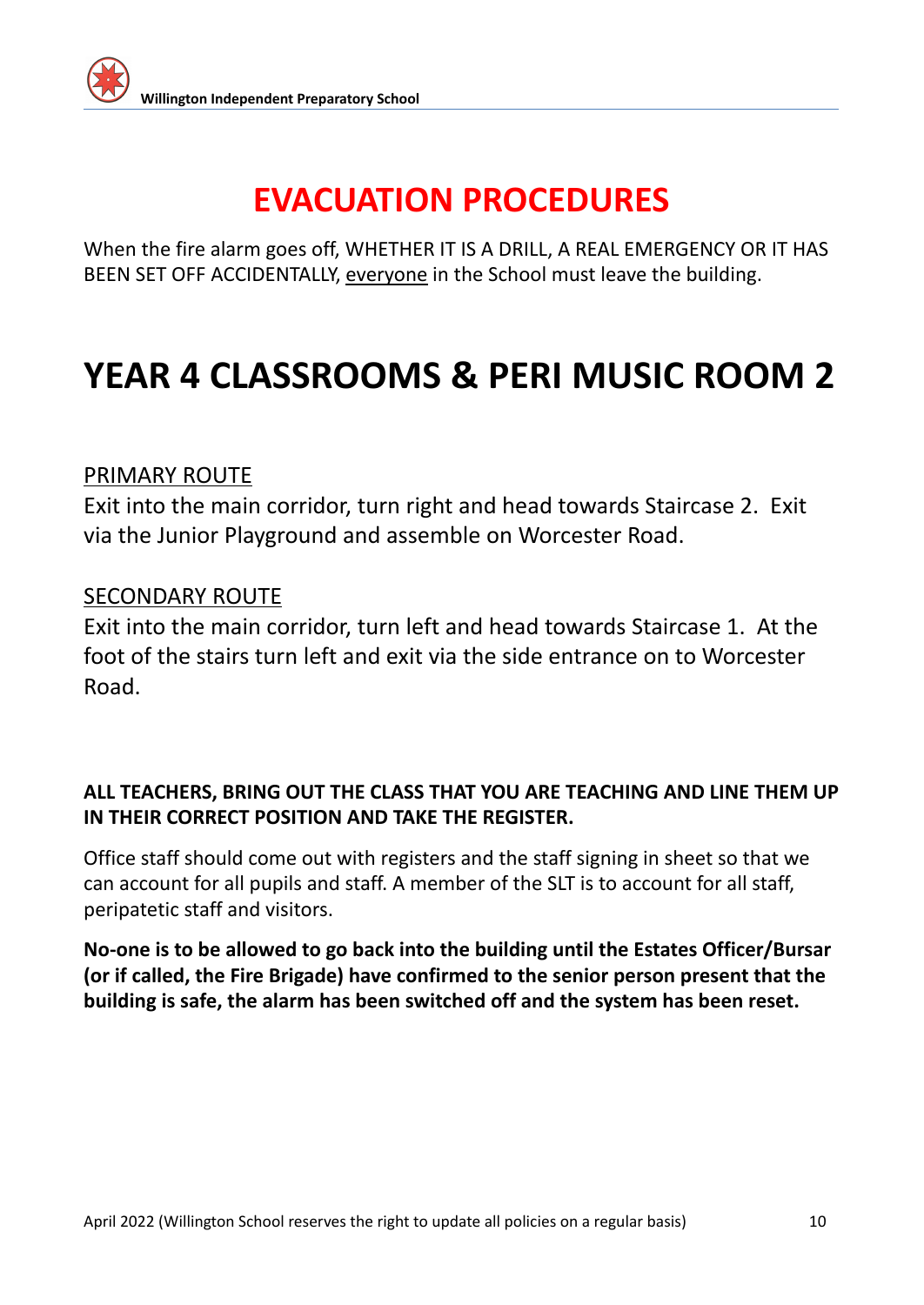

When the fire alarm goes off, WHETHER IT IS A DRILL, A REAL EMERGENCY OR IT HAS BEEN SET OFF ACCIDENTALLY, everyone in the School must leave the building.

## **YEAR 5 CLASSROOMS**

#### **Room S1**

#### PRIMARY ROUTE

Turn left as exit the classroom and head towards Staircase 2, exit on to the Junior Playground and assemble on Worcester Road.

#### SECONDARY ROUTE

Turn right as you exit the classroom and head towards Staircase 1. At the foot of the stairs turn left and exit via the side entrance on to Worcester Road.

#### **Room S6**

#### PRIMARY ROUTE

Turn left as exit the classroom and head towards Staircase 2, exit on to the Junior Playground and assemble on Worcester Road.

#### SECONDARY ROUTE

Turn right as you exit the classroom and head towards Staircase 1. At the foot of the stairs turn left and exit via the side entrance on to Worcester Road.

#### **ALL TEACHERS, BRING OUT THE CLASS THAT YOU ARE TEACHING AND LINE THEM UP IN THEIR CORRECT POSITION AND TAKE THE REGISTER.**

Office staff should come out with registers and the staff signing in sheet so that we can account for all pupils and staff. A member of the SLT is to account for all staff, peripatetic staff and visitors.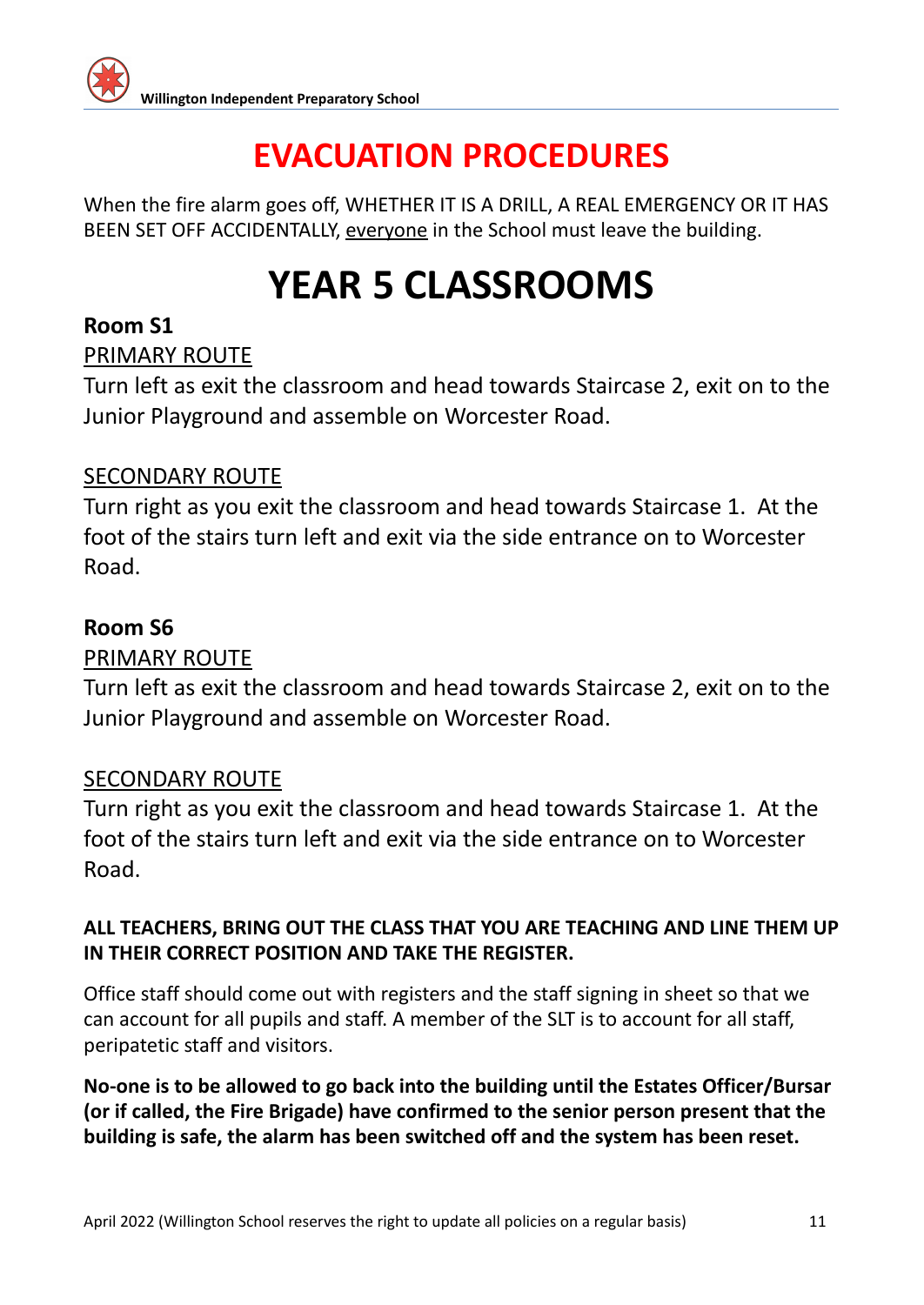

When the fire alarm goes off, WHETHER IT IS A DRILL, A REAL EMERGENCY OR IT HAS BEEN SET OFF ACCIDENTALLY, everyone in the School must leave the building.

# **YEAR 6 CLASSROOMS**

#### **Room F5**

#### PRIMARY ROUTE

Exit the classroom into the corridor, turn left and head towards Staircase 1. At the foot of the stairs turn left and exit via the side entrance on to Worcester Road.

#### SECONDARY ROUTE

Exit the classroom into the corridor, turn right and head towards Staircase 2, exit on to the Junior Playground and assemble on Worcester Road.

#### **Room F3**

#### PRIMARY ROUTE

Exit into the main corridor, turn right and head towards Staircase 2. Exit via the Junior Playground and assemble on Worcester Road.

#### SECONDARY ROUTE

Exit into the main corridor, turn left and head towards Staircase 1. At the foot of the stairs turn left and exit via the side entrance on to Worcester Road.

#### **ALL TEACHERS, BRING OUT THE CLASS THAT YOU ARE TEACHING AND LINE THEM UP IN THEIR CORRECT POSITION AND TAKE THE REGISTER.**

Office staff should come out with registers and the staff signing in sheet so that we can account for all pupils and staff. A member of the SLT is to account for all staff, peripatetic staff and visitors.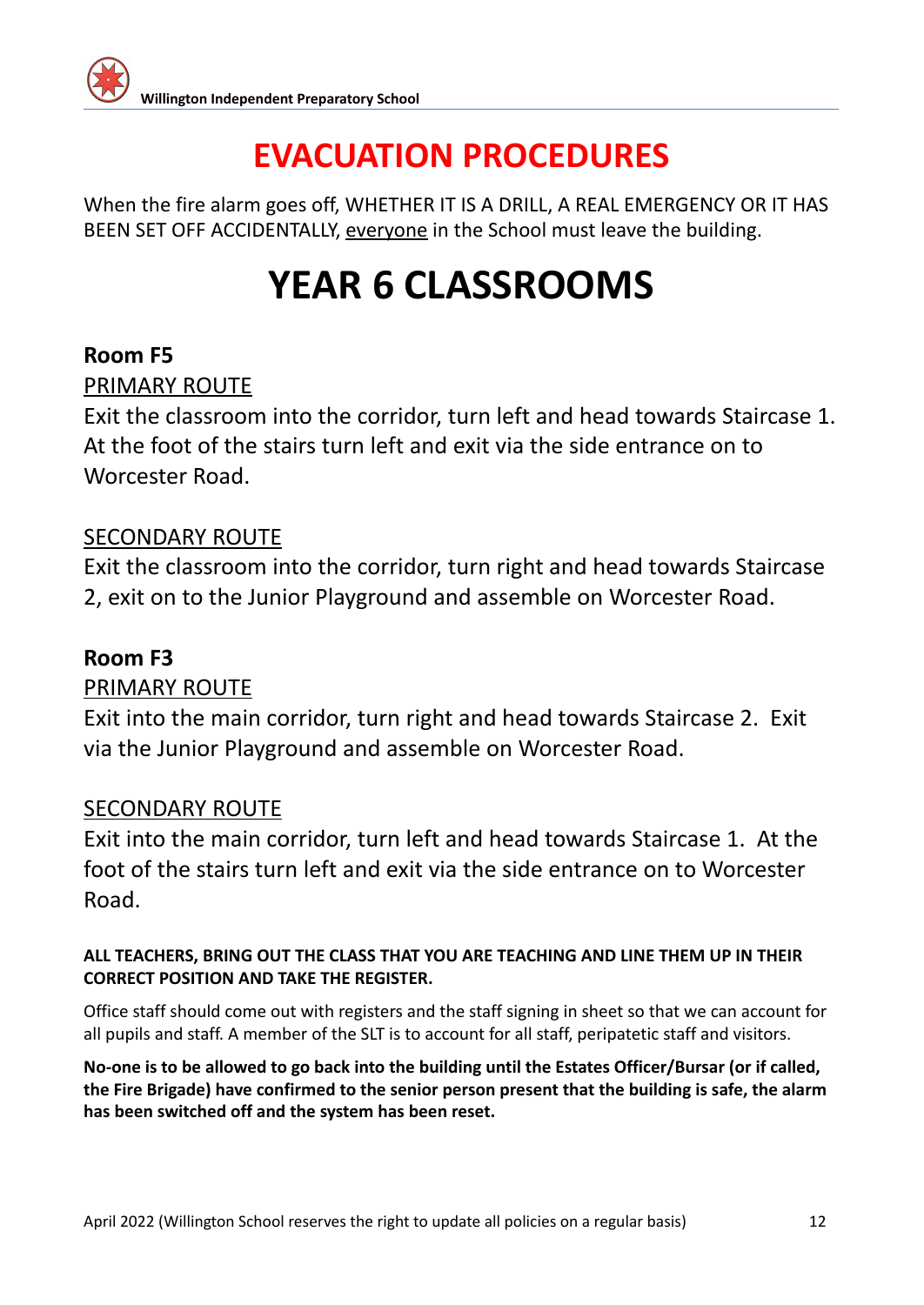

When the fire alarm goes off, WHETHER IT IS A DRILL, A REAL EMERGENCY OR IT HAS BEEN SET OFF ACCIDENTALLY, everyone in the School must leave the building.

## **SCIENCE ROOM**

#### PRIMARY ROUTE

Exit the classroom into the corridor, turn left and head towards Staircase 1. At the foot of the stairs turn left and exit via the side entrance on to Worcester Road.

#### SECONDARY ROUTE

Exit the classroom into the corridor, turn right and head towards Staircase 2, exit on to the Junior Playground and assemble on Worcester Road.

#### **ALL TEACHERS, BRING OUT THE CLASS THAT YOU ARE TEACHING AND LINE THEM UP IN THEIR CORRECT POSITION AND TAKE THE REGISTER.**

Office staff should come out with registers and the staff signing in sheet so that we can account for all pupils and staff. A member of the SLT is to account for all staff, peripatetic staff and visitors.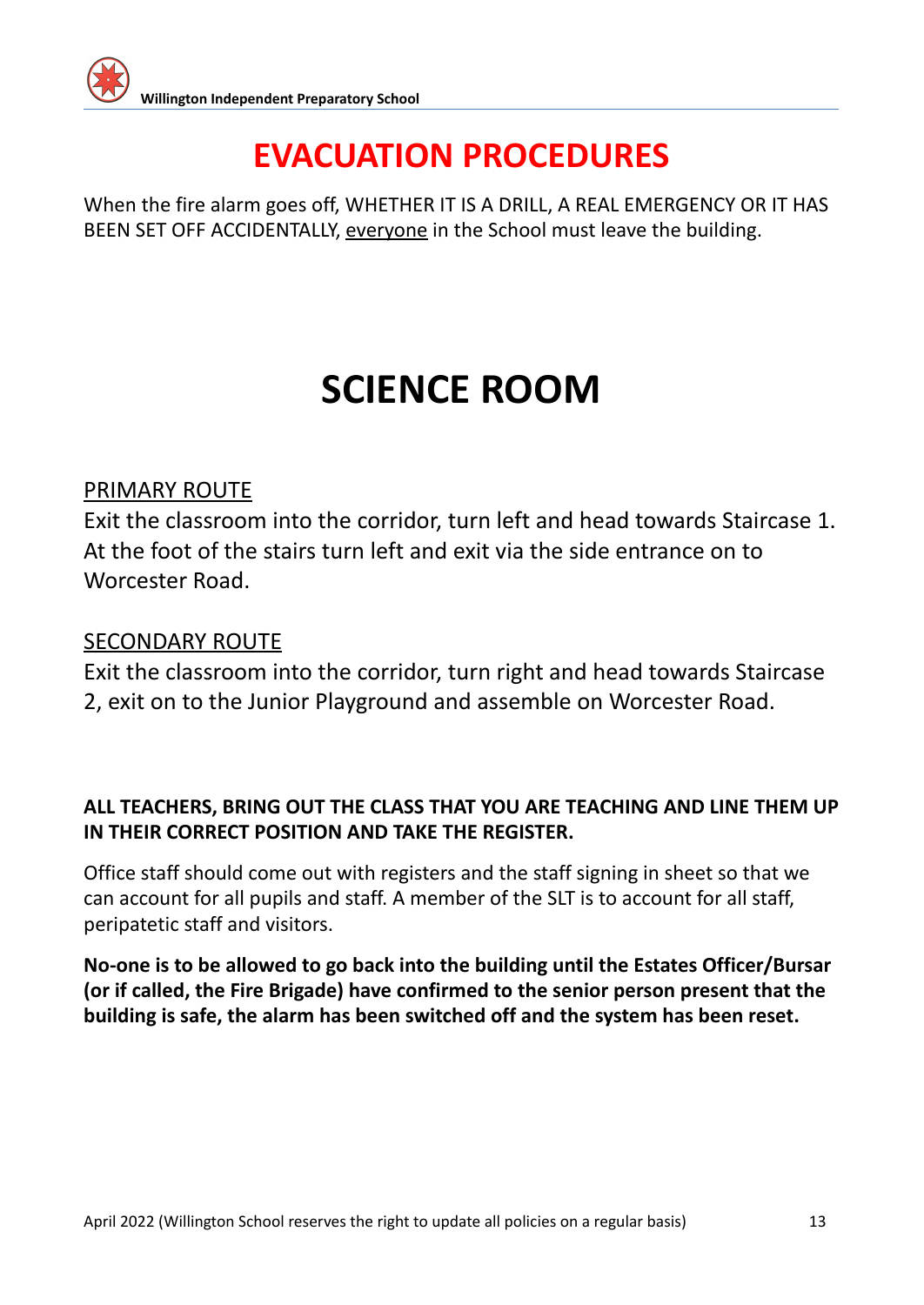

When the fire alarm goes off, WHETHER IT IS A DRILL, A REAL EMERGENCY OR IT HAS BEEN SET OFF ACCIDENTALLY, everyone in the School must leave the building.

## **IT ROOM**

#### PRIMARY ROUTE

Exit the classroom into the corridor, turn right and head towards Staircase 2, exit on to the Junior Playground and assemble on Worcester Road.

#### SECONDARY ROUTE

Exit the classroom into the corridor, turn left and head towards Staircase 1. At the foot of the stairs turn left and exit via the side entrance on to Worcester Road.

#### **ALL TEACHERS, BRING OUT THE CLASS THAT YOU ARE TEACHING AND LINE THEM UP IN THEIR CORRECT POSITION AND TAKE THE REGISTER.**

Office staff should come out with registers and the staff signing in sheet so that we can account for all pupils and staff. A member of the SLT is to account for all staff, peripatetic staff and visitors.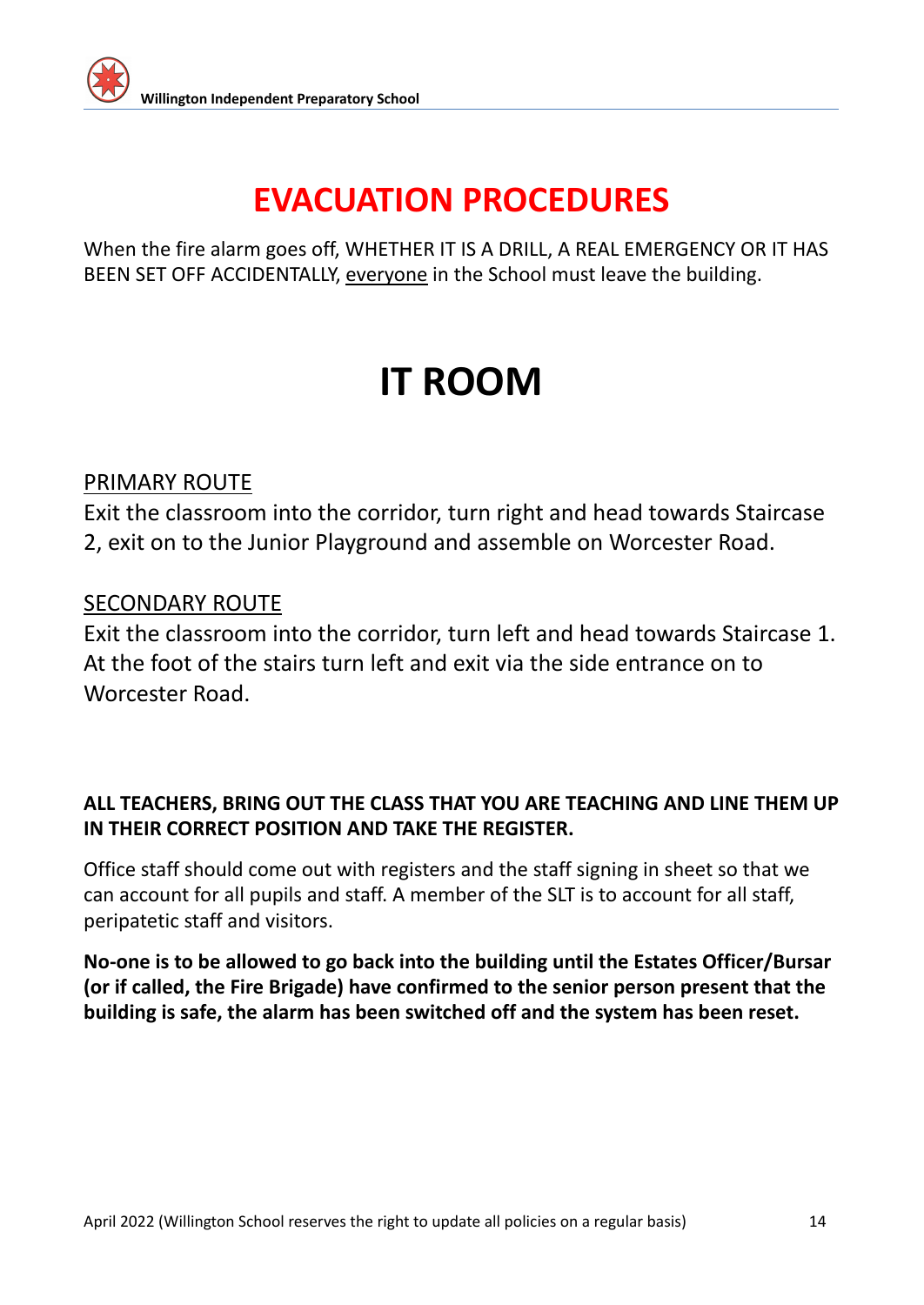

When the fire alarm goes off, WHETHER IT IS A DRILL, A REAL EMERGENCY OR IT HAS BEEN SET OFF ACCIDENTALLY, everyone in the School must leave the building.

## **LIBRARY**

#### PRIMARY ROUTE

Exit the library into the corridor, turn left then right and head towards Staircase 2, exit on to the Junior Playground and assemble on Worcester Road.

#### SECONDARY ROUTE

Exit via Year 6 classroom (F5). Exit the classroom into the corridor, turn left and head towards Staircase 1. At the foot of the stairs turn left and exit via the side entrance on to Worcester Road.

#### **ALL TEACHERS, BRING OUT THE CLASS THAT YOU ARE TEACHING AND LINE THEM UP IN THEIR CORRECT POSITION AND TAKE THE REGISTER.**

Office staff should come out with registers and the staff signing in sheet so that we can account for all pupils and staff. A member of the SLT is to account for all staff, peripatetic staff and visitors.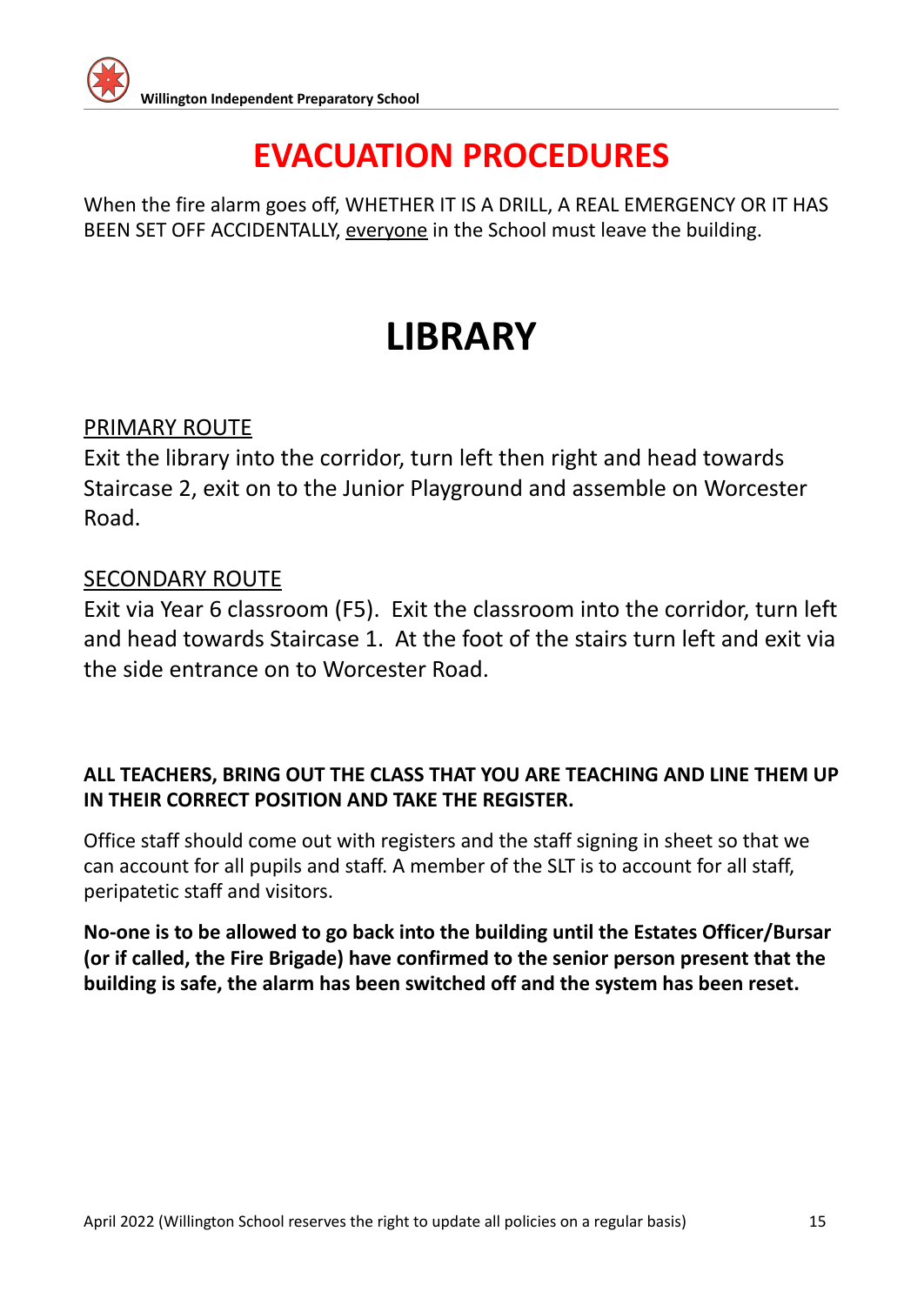

When the fire alarm goes off, WHETHER IT IS A DRILL, A REAL EMERGENCY OR IT HAS BEEN SET OFF ACCIDENTALLY, everyone in the School must leave the building.

## **SEN ROOM**

#### PRIMARY ROUTE

Exit the classroom into the corridor, turn right and head towards Staircase 1. At the foot of the stairs turn left and exit via the side entrance on to Worcester Road.

#### SECONDARY ROUTE

Exit the classroom into the corridor, turn right and head towards Staircase 2, exit on to the Junior Playground and assemble on Worcester Road.

#### **ALL TEACHERS, BRING OUT THE CLASS THAT YOU ARE TEACHING AND LINE THEM UP IN THEIR CORRECT POSITION AND TAKE THE REGISTER.**

Office staff should come out with registers and the staff signing in sheet so that we can account for all pupils and staff. A member of the SLT is to account for all staff, peripatetic staff and visitors.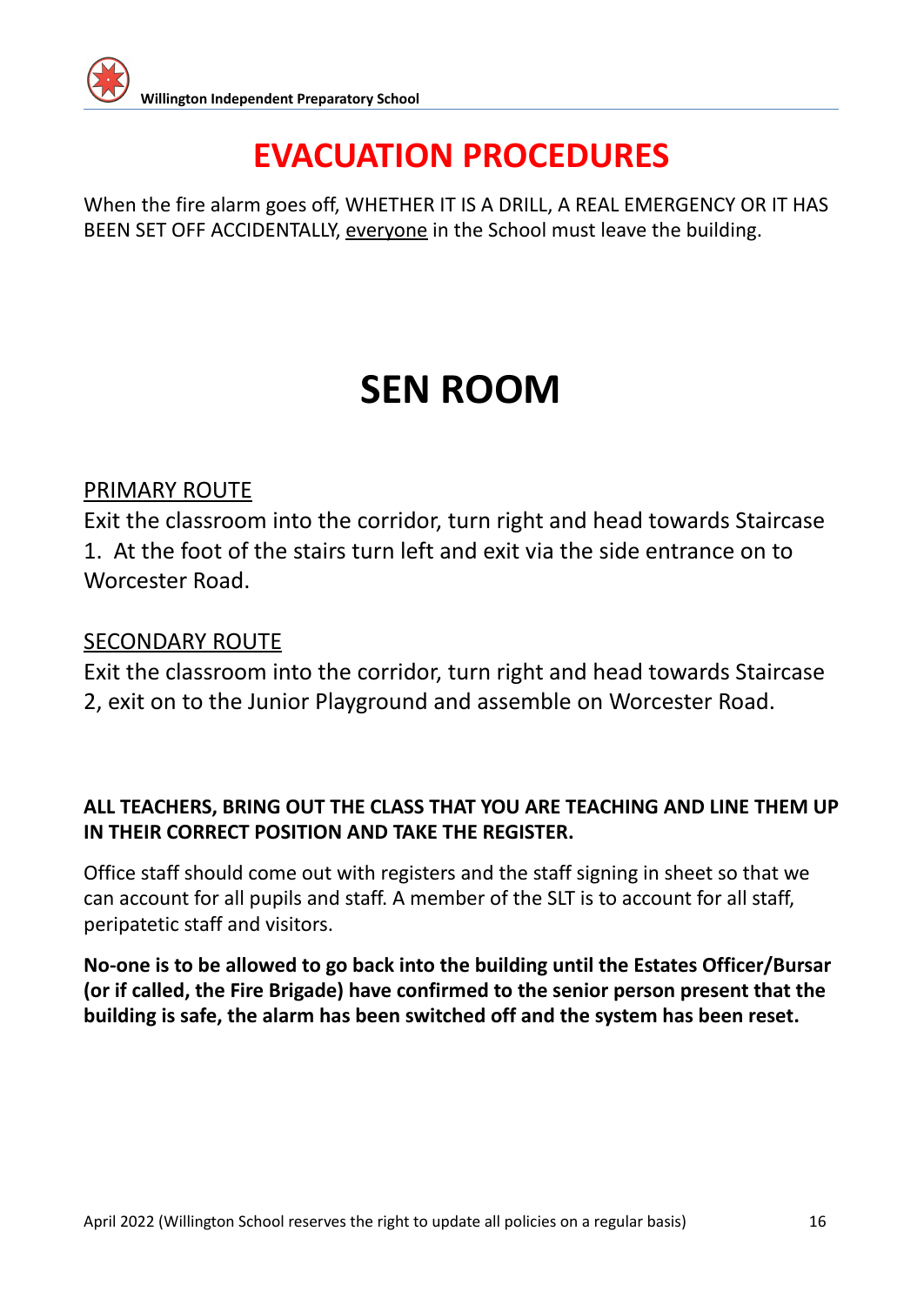When the fire alarm goes off, WHETHER IT IS A DRILL, A REAL EMERGENCY OR IT HAS BEEN SET OFF ACCIDENTALLY, everyone in the School must leave the building.

# **MUSIC ROOM, PERI MUSIC ROOM 1, FIRST AID ROOM & OFFICES**

#### PRIMARY ROUTE

Head towards the Headmasters office. Turn right and exit via the Main Entrance.

#### SECONDARY ROUTE

Head towards the Headmasters office. Turn left and exit via the side entrance on to Worcester Road.

#### **ALL TEACHERS, BRING OUT THE CLASS THAT YOU ARE TEACHING AND LINE THEM UP IN THEIR CORRECT POSITION AND TAKE THE REGISTER.**

Office staff should come out with registers and the staff signing in sheet so that we can account for all pupils and staff. A member of the SLT is to account for all staff, peripatetic staff and visitors.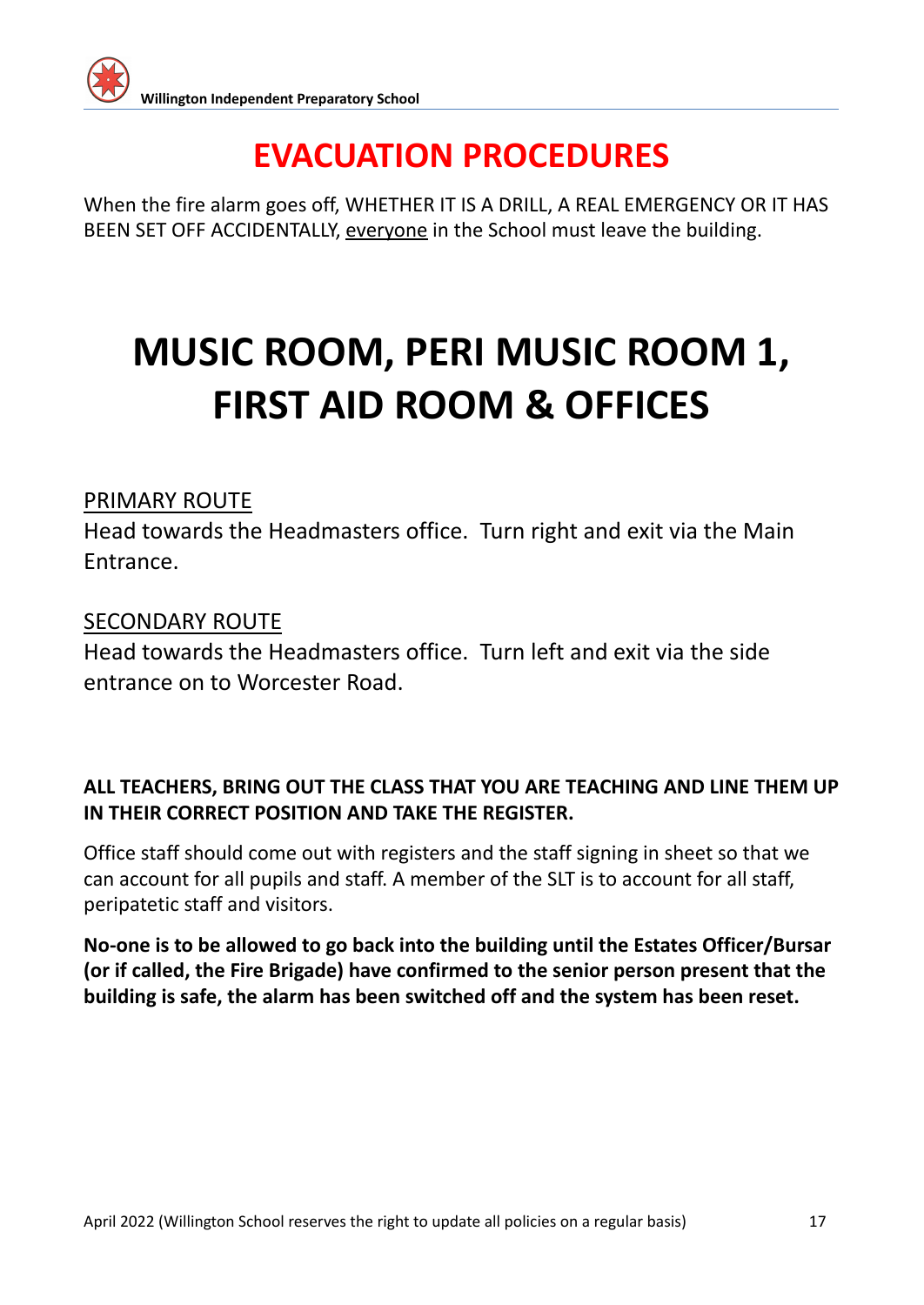

When the fire alarm goes off, WHETHER IT IS A DRILL, A REAL EMERGENCY OR IT HAS BEEN SET OFF ACCIDENTALLY, everyone in the School must leave the building.

## **MEETING ROOM**

#### PRIMARY ROUTE

Turn left and exit via the Junior Playground and assemble on Worcester Road.

#### SECONDARY ROUTE

Turn right and exit via the Main Entrance and assemble on Worcester Road.

#### **ALL TEACHERS, BRING OUT THE CLASS THAT YOU ARE TEACHING AND LINE THEM UP IN THEIR CORRECT POSITION AND TAKE THE REGISTER.**

Office staff should come out with registers and the staff signing in sheet so that we can account for all pupils and staff. A member of the SLT is to account for all staff, peripatetic staff and visitors.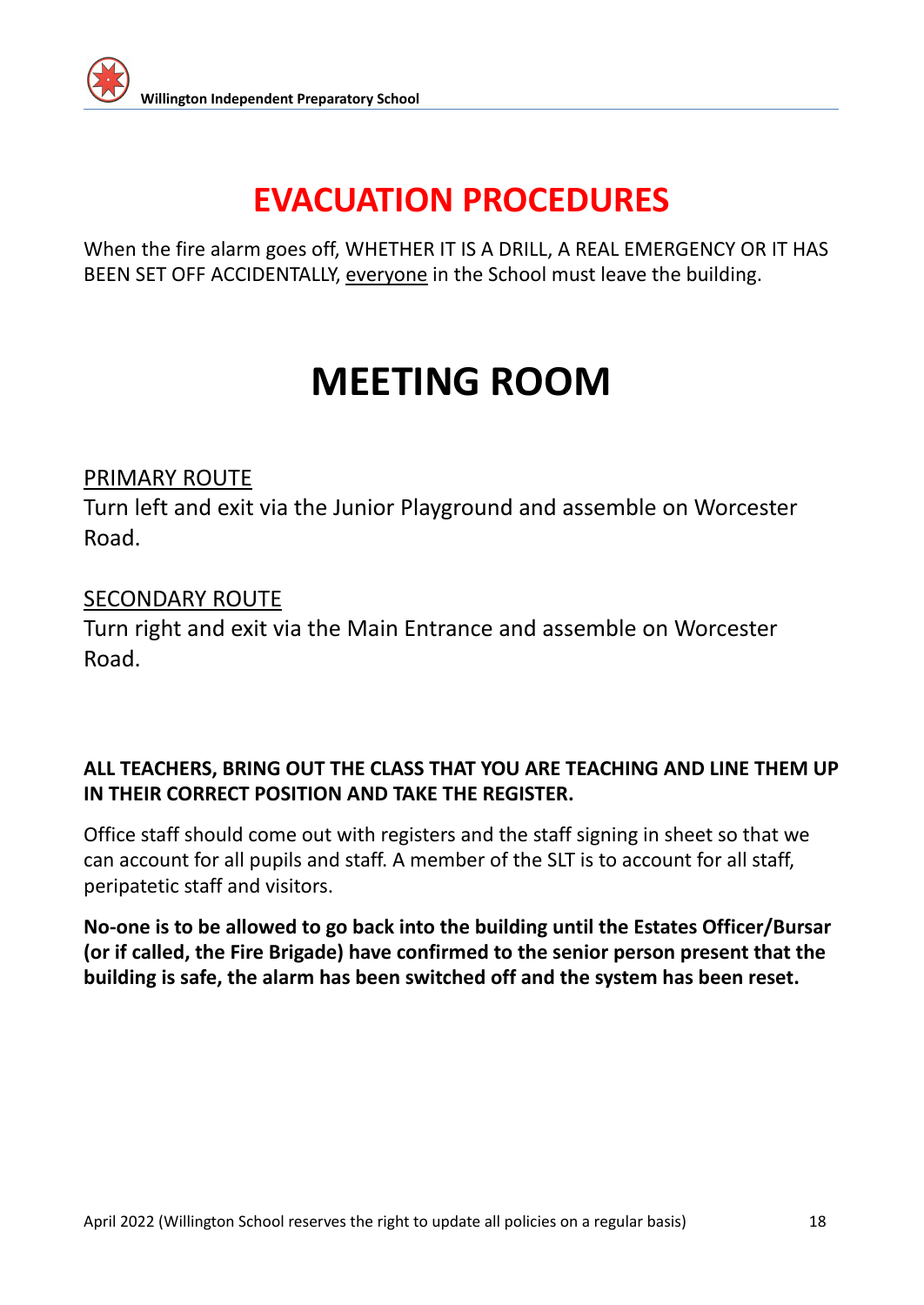

When the fire alarm goes off, WHETHER IT IS A DRILL, A REAL EMERGENCY OR IT HAS BEEN SET OFF ACCIDENTALLY, everyone in the School must leave the building.

## **HEADMASTER & BURSARS OFFICES**

#### PRIMARY ROUTE

Turn left and exit the Main Entrance and assemble on Worcester Road.

#### SECONDARY ROUTE

Turn right and exit via the side entrance on to Worcester Road.

#### **ALL TEACHERS, BRING OUT THE CLASS THAT YOU ARE TEACHING AND LINE THEM UP IN THEIR CORRECT POSITION AND TAKE THE REGISTER.**

Office staff should come out with registers and the staff signing in sheet so that we can account for all pupils and staff. A member of the SLT is to account for all staff, peripatetic staff and visitors.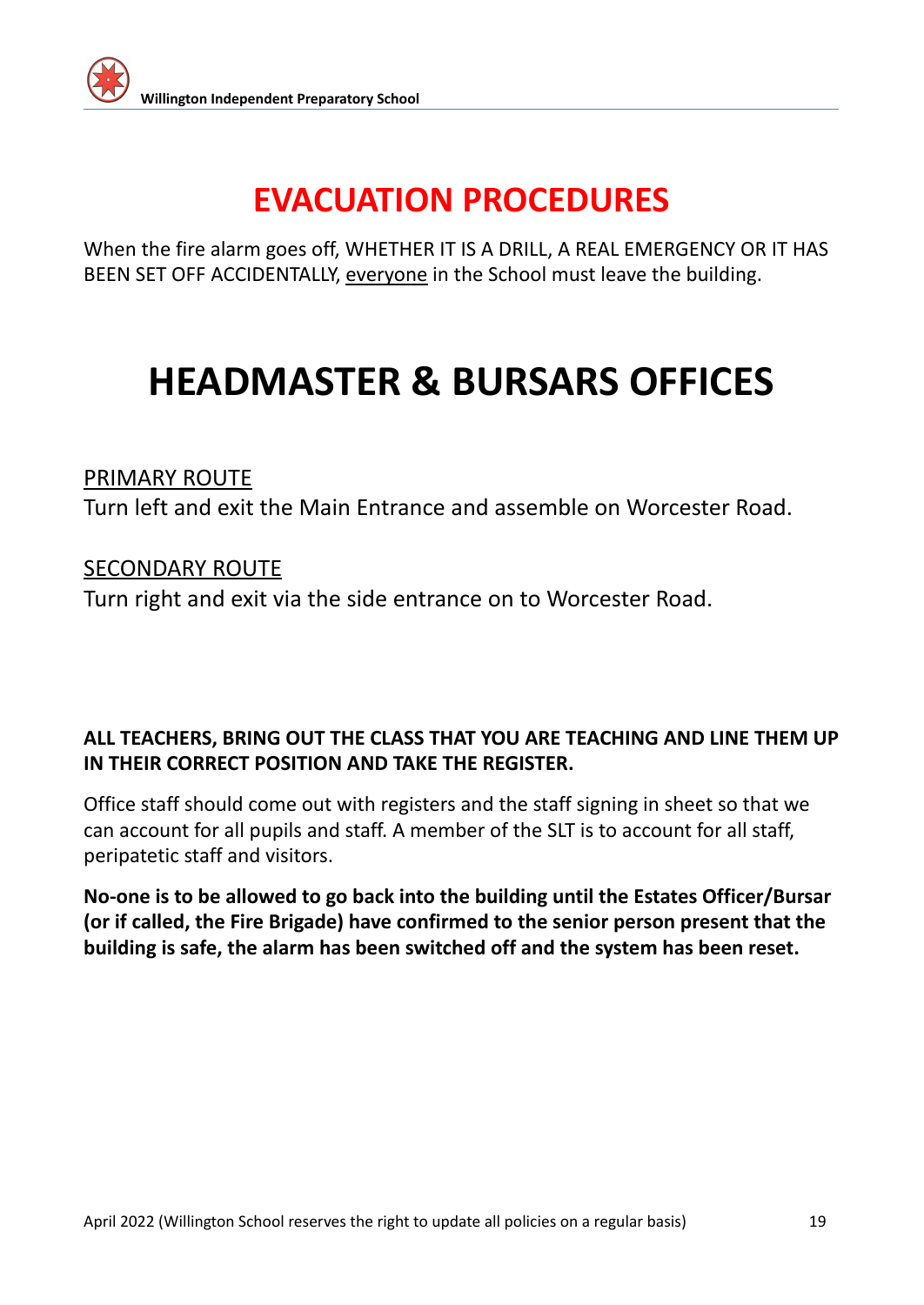

When the fire alarm goes off, WHETHER IT IS A DRILL, A REAL EMERGENCY OR IT HAS BEEN SET OFF ACCIDENTALLY, everyone in the School must leave the building.

# **GROUND FLOOR TOILET**

#### PRIMARY ROUTE

Turn right and exit via the Senior playground. From the Senior playground exit onto Worcester Road pass the portable kitchen. .

#### SECONDARY ROUTE

Turn left and head towards the Headmasters office. Turn left and exit via the side entrance on to Worcester Road.

#### **ALL TEACHERS, BRING OUT THE CLASS THAT YOU ARE TEACHING AND LINE THEM UP IN THEIR CORRECT POSITION AND TAKE THE REGISTER.**

Office staff should come out with registers and the staff signing in sheet so that we can account for all pupils and staff. A member of the SLT is to account for all staff, peripatetic staff and visitors.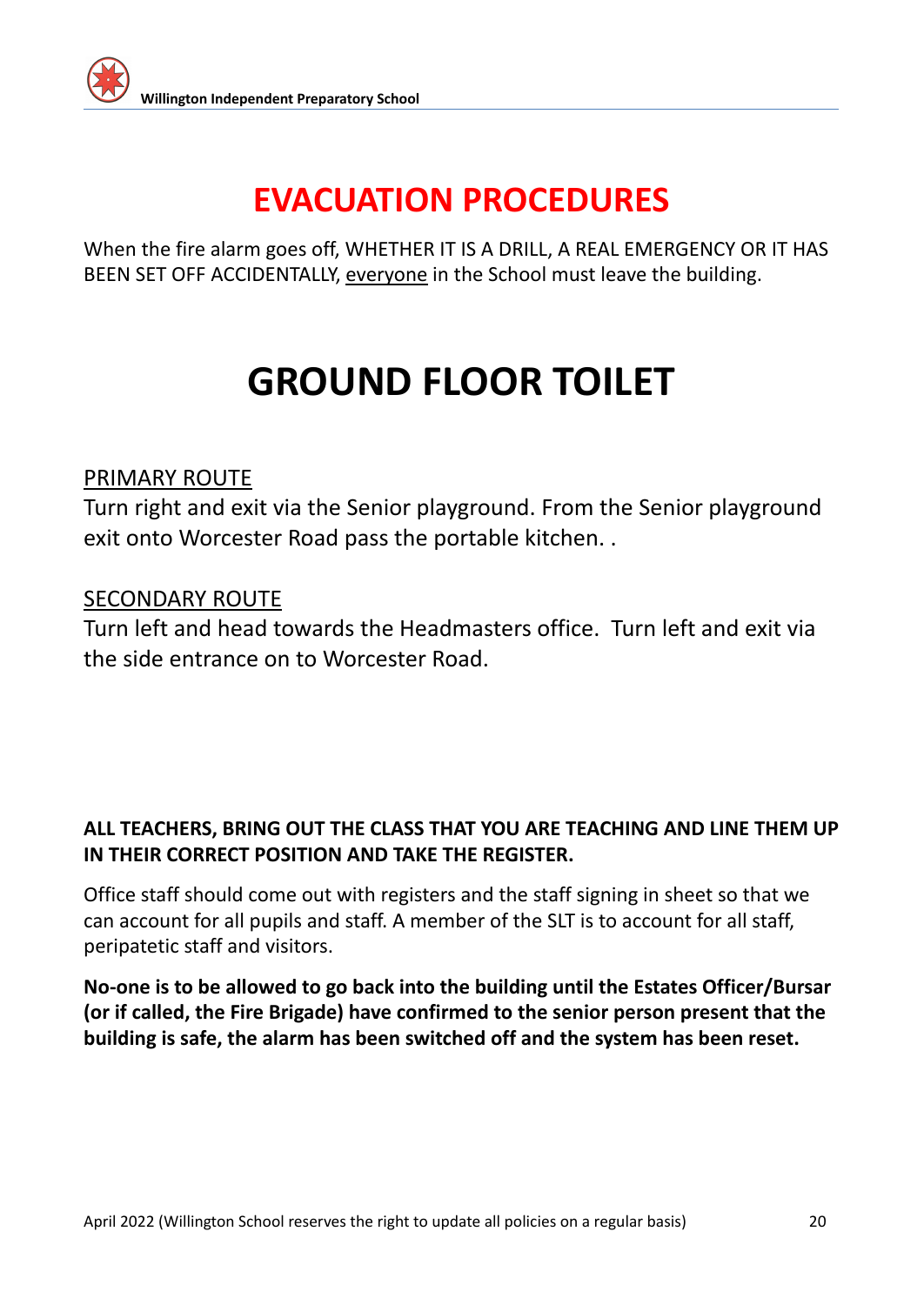When the fire alarm goes off, WHETHER IT IS A DRILL, A REAL EMERGENCY OR IT HAS BEEN SET OFF ACCIDENTALLY, everyone in the School must leave the building.

## **FIRST FLOOR TOILET**

#### PRIMARY ROUTE

Turn right and head towards Staircase 1. At the foot of the stairs turn left and exit via the side entrance on to Worcester Road.

#### SECONDARY ROUTE

Turn left and head towards Staircase 2, exit on to the Junior Playground and assemble on Worcester Road.

#### **ALL TEACHERS, BRING OUT THE CLASS THAT YOU ARE TEACHING AND LINE THEM UP IN THEIR CORRECT POSITION AND TAKE THE REGISTER.**

Office staff should come out with registers and the staff signing in sheet so that we can account for all pupils and staff. A member of the SLT is to account for all staff, peripatetic staff and visitors.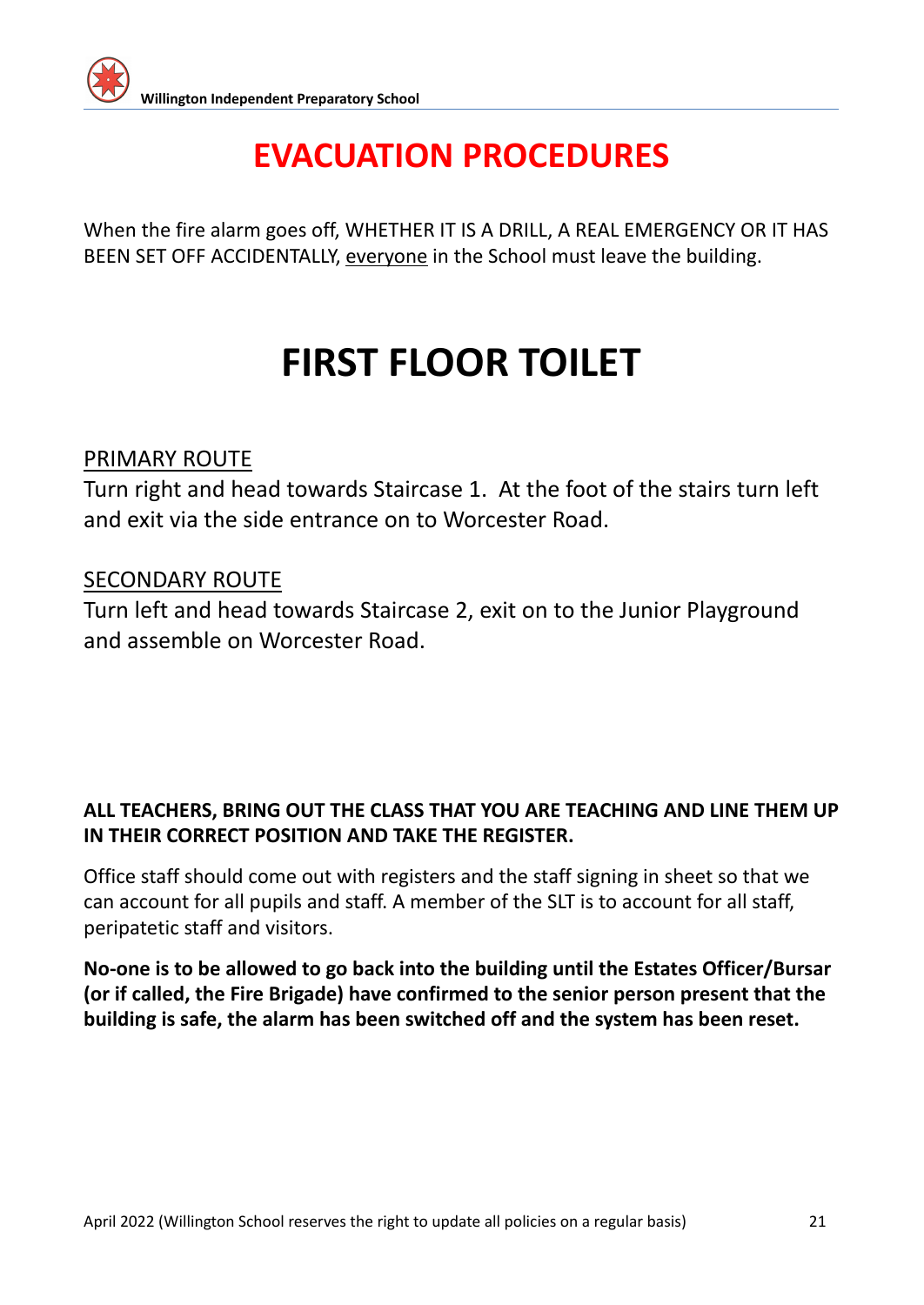

When the fire alarm goes off, WHETHER IT IS A DRILL, A REAL EMERGENCY OR IT HAS BEEN SET OFF ACCIDENTALLY, everyone in the School must leave the building.

## **SECOND FLOOR TOILET**

#### PRIMARY ROUTE

Turn right and head towards Staircase 1. At the foot of the stairs turn left and exit via the side entrance on to Worcester Road.

#### SECONDARY ROUTE

Turn left and head towards Staircase 2, exit on to the Junior Playground and assemble on Worcester Road.

#### **ALL TEACHERS, BRING OUT THE CLASS THAT YOU ARE TEACHING AND LINE THEM UP IN THEIR CORRECT POSITION AND TAKE THE REGISTER.**

Office staff should come out with registers and the staff signing in sheet so that we can account for all pupils and staff. A member of the SLT is to account for all staff, peripatetic staff and visitors.